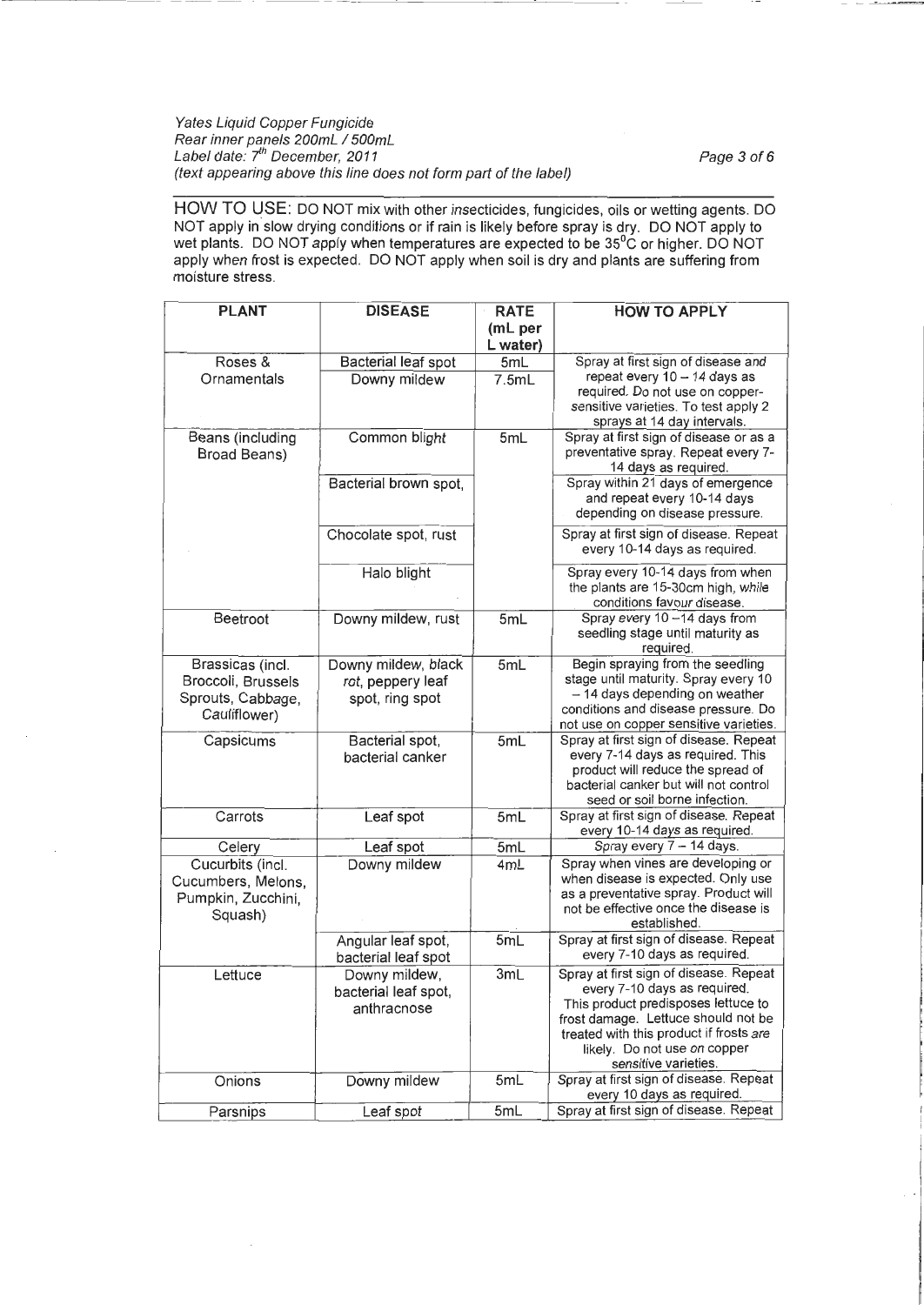| Peas        | Ascophyta blight,<br>bacterial blight                                               | 5mL                                     | every 10 days as required.<br>Spray at first sign of disease. Repeat<br>every 10 - 14 days as required.                                                                                                                                                              |
|-------------|-------------------------------------------------------------------------------------|-----------------------------------------|----------------------------------------------------------------------------------------------------------------------------------------------------------------------------------------------------------------------------------------------------------------------|
| Potatoes    | Early blight / target<br>spot                                                       | 5mL                                     | Spray from crop emergence to<br>maturity every $7 - 10$ days as<br>required. Ensure that both upper and<br>lower leaf surfaces are sprayed.                                                                                                                          |
| Rhubarb     | Crown rot                                                                           | 5mL                                     | Dip rhubarb crowns before planting                                                                                                                                                                                                                                   |
|             | Downy mildew                                                                        |                                         | Spray every 14 days from seedling<br>stage until maturity as required.                                                                                                                                                                                               |
| Silver beet | Downy mildew                                                                        | 5mL                                     | Spray from seedling stage to<br>maturity every 10-14 days as<br>required. Do not use on copper<br>sensitive varieties.                                                                                                                                               |
| Spinach     | Downy mildew                                                                        | 5mL                                     | Spray at first sign of disease and<br>repeat every 10 - 14 days as<br>required.                                                                                                                                                                                      |
| Tomatoes    | Bacterial spot,<br>bacterial speck,<br>bacterial canker                             | 5mL                                     | Apply as a preventative spray every<br>7 - 10 days. Ensure thorough leaf<br>coverage and that both upper and<br>lower leaf surfaces are covered. This<br>product will reduce the spread of<br>bacterial canker but will not control<br>seed or soil borne infection. |
|             | Early blight / target<br>spot                                                       |                                         | Begin spraying shortly after<br>transplanting when plants are 15cm<br>high and before symptoms appear.<br>Apply every 7 - 10 days as required.<br>Ensure that both upper and lower<br>leaf surfaces are sprayed.                                                     |
|             | Late blight / Irish<br>blight                                                       |                                         | Spray at first sign of disease and<br>repeat every 10 - 14 days.                                                                                                                                                                                                     |
| Apples      | Black spot (scab)                                                                   | 5mL                                     | Spray at green tip before tips are<br>1cm. Ascertain the tolerance of<br>recently introduced varieties to<br>copper sprays.                                                                                                                                          |
| Apricots    | Shot hole, freckle                                                                  | 5mL                                     | Spray at budswell prior to signs of<br>leaf / bud movement. Also spray at<br>least once after harvest.                                                                                                                                                               |
|             | Bacterial gummosis                                                                  | 6.25mL<br>5mL                           | Autumn: spray at 25-50% leaf fall<br>and again at 90-100% leaf fall.                                                                                                                                                                                                 |
|             |                                                                                     | (NSW<br>only)                           | Winter: spray in mid winter.<br>Spring: spray at first sign of bud<br>movement. Repeat application 7-10<br>days later.                                                                                                                                               |
|             |                                                                                     | 3.25mL<br>(NSW,<br>VIC, SA,<br>WA only) | Spray 1 week after petal fall. Repeat<br>7-10 days later. These sprays control<br>the high leaf population of the<br>bacteria in mid to late spring.                                                                                                                 |
| Avocadoes   | Anthracnose,<br>cercospora spot,<br>sooty blotch (QLD,<br>NSW, VIC, SA, WA<br>only) | 5mL                                     | Spray every 4 weeks from the end of<br>flowering to harvest. During<br>extended wet weather spray every<br>14 days.                                                                                                                                                  |
| Cherries    | Shot hole                                                                           | 5mL                                     | Spray when buds are opening but<br>before and within one week of bud<br>opening.                                                                                                                                                                                     |
|             | Bacterial gummosis /<br>canker                                                      | 6.25mL<br>(VIC,<br>TAS, SA,<br>WA only) | Autumn: spray at 25-50% leaf fall.<br>Apply again at 90-100% leaf fall.<br>Winter: spray in mid winter.<br>Spring: spray at first sign of bud                                                                                                                        |

 $\alpha$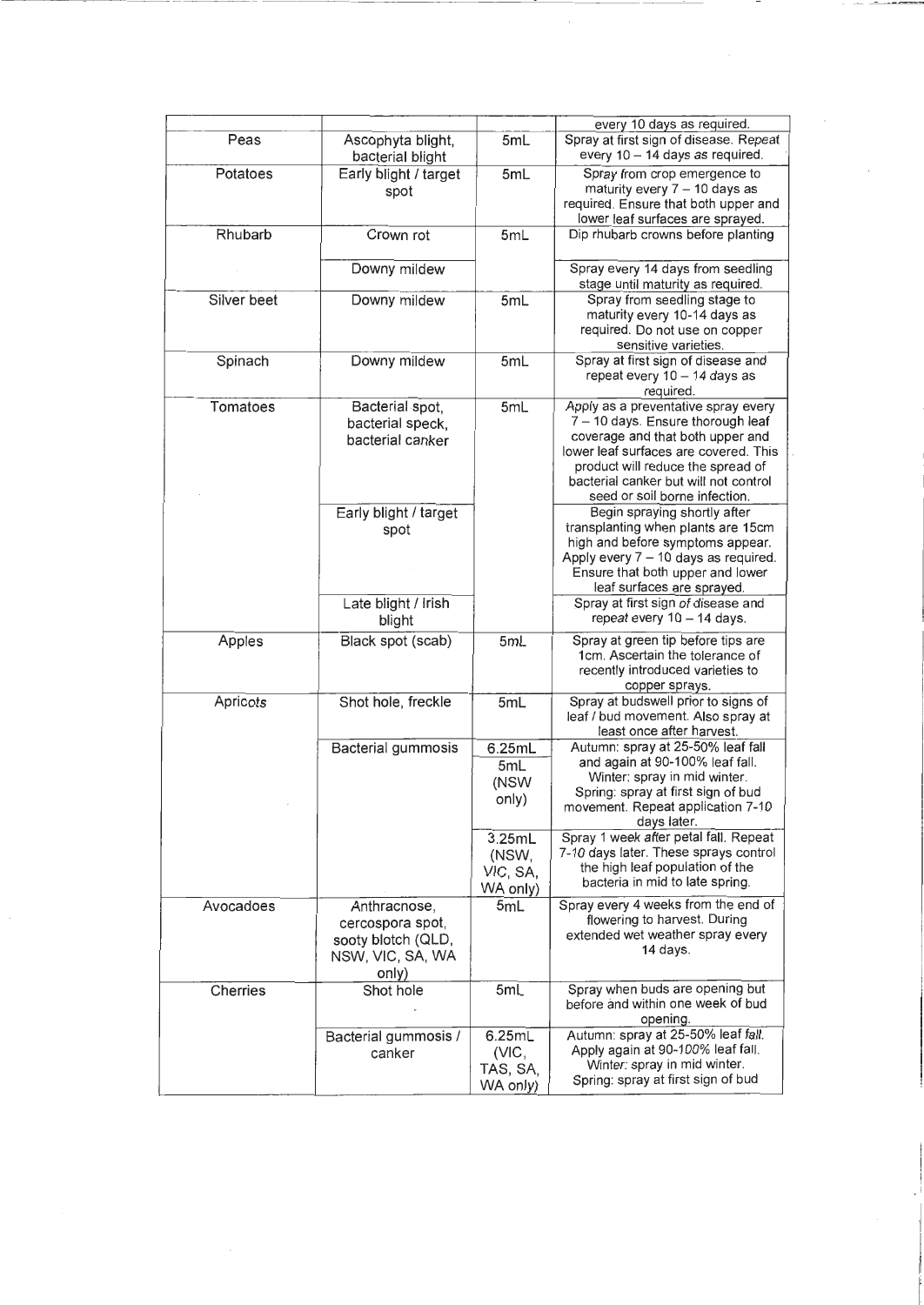|                                   |                                      | 5mL<br>(NSW                                      | movement.                                                                                                                                                                                                                                                                                                                                  |
|-----------------------------------|--------------------------------------|--------------------------------------------------|--------------------------------------------------------------------------------------------------------------------------------------------------------------------------------------------------------------------------------------------------------------------------------------------------------------------------------------------|
|                                   |                                      | only)<br>3.25mL<br>(NSW,<br>VIC, SA,<br>WA only) | Spray 1 week after petal fall. Repeat<br>application 7 - 10 days later. These<br>sprays control the high leaf<br>population of the bacteria in mid to                                                                                                                                                                                      |
| Grape vines                       | Downy mildew,<br>powdery mildew      | 5mL                                              | late spring.<br>Spray when shoots are 10cm long<br>and repeat at 10 to 14 day intervals<br>or as necessary while weather<br>conditions favour infection. Leaf<br>damage may occur on copper<br>sensitive varieties.                                                                                                                        |
| Lychees                           | Lychee pepper spot                   | 5mL                                              | Spray every 4 weeks from the end of<br>flowering to harvest. During<br>extended wet weather, spray every<br>14 days.                                                                                                                                                                                                                       |
| Macadamia                         | Husk spot (QLD,<br>NSW, WA, NT only) | 5mL                                              | Good spray penetration of foliage is<br>essential. Apply from nut set (late<br>Sept) to Dec. Apply at least 3 sprays<br>at 3-4 week intervals.                                                                                                                                                                                             |
|                                   | Anthracnose (QLD,<br>NT, NSW only)   |                                                  | Good coverage inside the tree is<br>essential. Spray from early summer<br>to May at monthly intervals.                                                                                                                                                                                                                                     |
|                                   | Pink limb blight                     |                                                  | Good coverage of infected limbs<br>from early summer to May at monthly<br>intervals.                                                                                                                                                                                                                                                       |
| Mangoes                           | Anthracnose                          | 7.5mL<br>(NSW,<br>QLD, SA.<br>WA, NT<br>only)    | Spray every 4 weeks from end of<br>flowering to harvest. During<br>extended wet weather spray every<br>14 days. Use in rotation with other<br>fungicides.                                                                                                                                                                                  |
|                                   | Bacterial black spot                 | 5mL                                              | Spray at 2-4 week intervals from just<br>after fruit set until harvest.                                                                                                                                                                                                                                                                    |
| Nectarines, Peaches,<br>, Almonds | Shot hole                            | 5mL                                              | Spray when buds are swelling but<br>before and within one week of bud<br>opening.                                                                                                                                                                                                                                                          |
|                                   | Leaf curl                            |                                                  | Correct timing is critical for effective<br>control. Spray when buds are<br>swelling but before and within one<br>week of bud opening. Where leaf<br>curl is likely to be a severe problem<br>based on previous experience, spray<br>first in autumn at leaf fall and then at<br>the first sign of bud swell and repeat<br>one week later. |
| Pears                             | Black spot (scab)                    | 5mL                                              | Spray at green tip before tips are<br>1cm. Ascertain the tolerance of<br>recently introduced varieties to<br>copper sprays.                                                                                                                                                                                                                |
| Plums                             | Shot hole                            | 5mL                                              | Spray when buds are swelling but<br>before and within one week of bud<br>opening.                                                                                                                                                                                                                                                          |
| Strawberries                      | Leaf spot, grey<br>mould             | 5mL                                              | Spray when plants are established<br>and repeat every 7-10 days.<br>Discontinue if reddening of leaf veins<br>occurs or new growth is inhibited.                                                                                                                                                                                           |

 $\label{eq:2} \frac{1}{2} \int_{0}^{2\pi} \frac{1}{2} \, \mathrm{d} \theta \, \mathrm{d} \theta \, \mathrm{d} \theta \, \mathrm{d} \theta \, \mathrm{d} \theta \, \mathrm{d} \theta \, \mathrm{d} \theta \, \mathrm{d} \theta \, \mathrm{d} \theta \, \mathrm{d} \theta \, \mathrm{d} \theta \, \mathrm{d} \theta \, \mathrm{d} \theta \, \mathrm{d} \theta \, \mathrm{d} \theta \, \mathrm{d} \theta \, \mathrm{d} \theta \, \mathrm{d} \theta \, \mathrm{d} \theta \, \mathrm{d} \theta \, \mathrm{d} \theta$ 

 $\sim$  .

 $\hat{\mathcal{L}}$ 

 $\label{eq:2.1} \frac{1}{2} \sum_{i=1}^n \frac{1}{2} \sum_{j=1}^n \frac{1}{2} \sum_{j=1}^n \frac{1}{2} \sum_{j=1}^n \frac{1}{2} \sum_{j=1}^n \frac{1}{2} \sum_{j=1}^n \frac{1}{2} \sum_{j=1}^n \frac{1}{2} \sum_{j=1}^n \frac{1}{2} \sum_{j=1}^n \frac{1}{2} \sum_{j=1}^n \frac{1}{2} \sum_{j=1}^n \frac{1}{2} \sum_{j=1}^n \frac{1}{2} \sum_{j=1}^n \frac{$